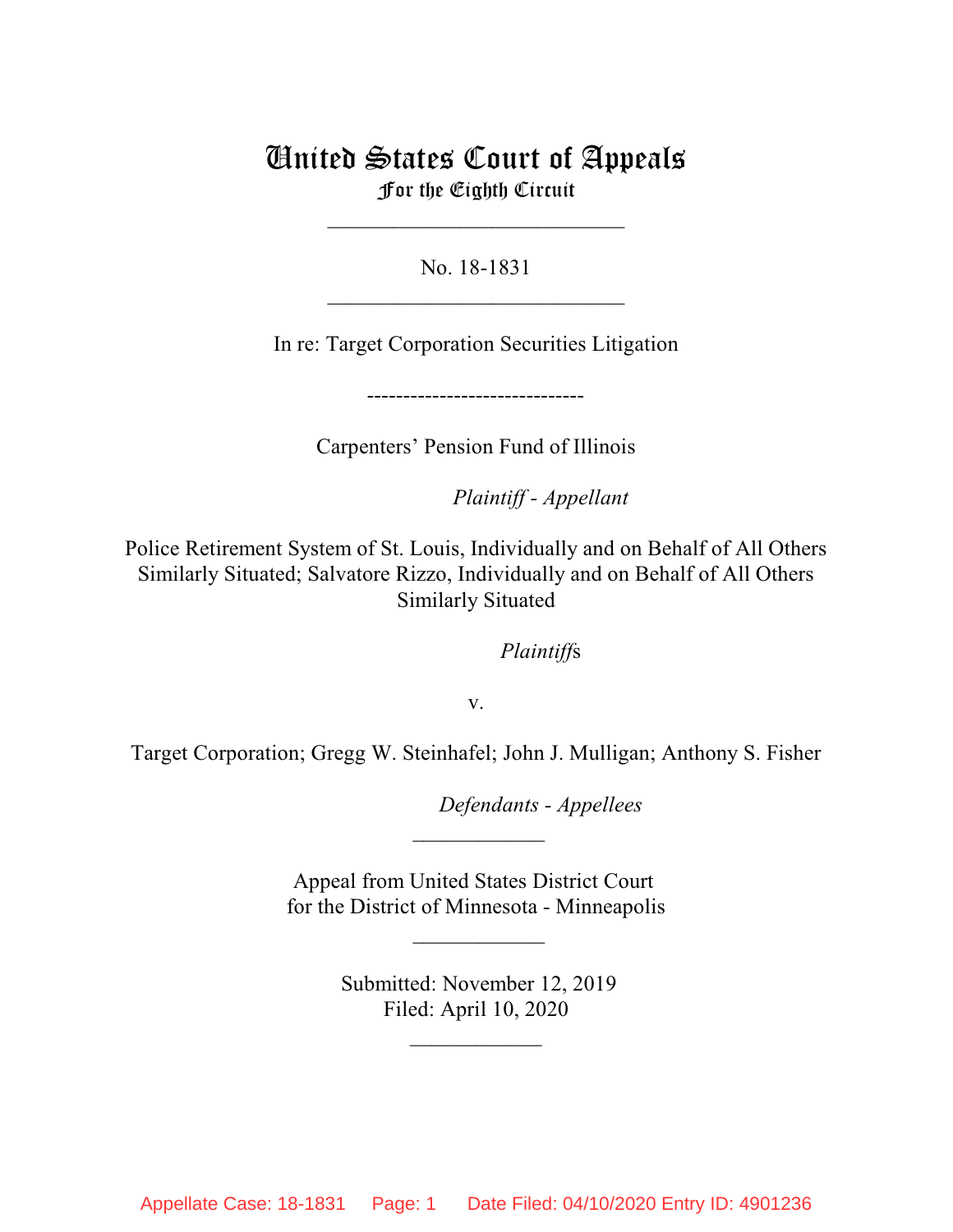Before SHEPHERD, GRASZ, and KOBES, Circuit Judges.

## KOBES, Circuit Judge.

Plaintiffs are investors who purchased Target Corporation stock between March 20, 2013 and August 4, 2014. They sued Target and several of its executives, claiming that Target misled investors about problems in its Canadian stores. The district court<sup>1</sup> found that the investors failed to satisfy the heightened pleading standards applied to securities actions and dismissed. It also denied the investors' motion for reconsideration and for leave to amend. The investors appeal both decisions and we affirm.

 $\frac{1}{2}$ 

## I.

The first issue before us is whether the investors have pleaded fraud with enough particularity to survive a motion to dismiss. We accept the facts pleaded in the complaint as true and track the allegations in the complaint here. *Pub. Pension Fund Grp. v. KV Pharm. Co.*, 679 F.3d 972, 975 (8th Cir. 2012).

Target is one of the largest retailers in the United States, but until 2013 it had no international presence. In 2011, it announced plans to change that and created Target Canada. From March to November 2013, Target opened 124 Canadian stores and developed newsupplychain and information technology infrastructure to support them.The decision to develop these new systems proved disastrous.

 $1$  The Honorable Joan N. Ericksen, United States District Judge for the District of Minnesota.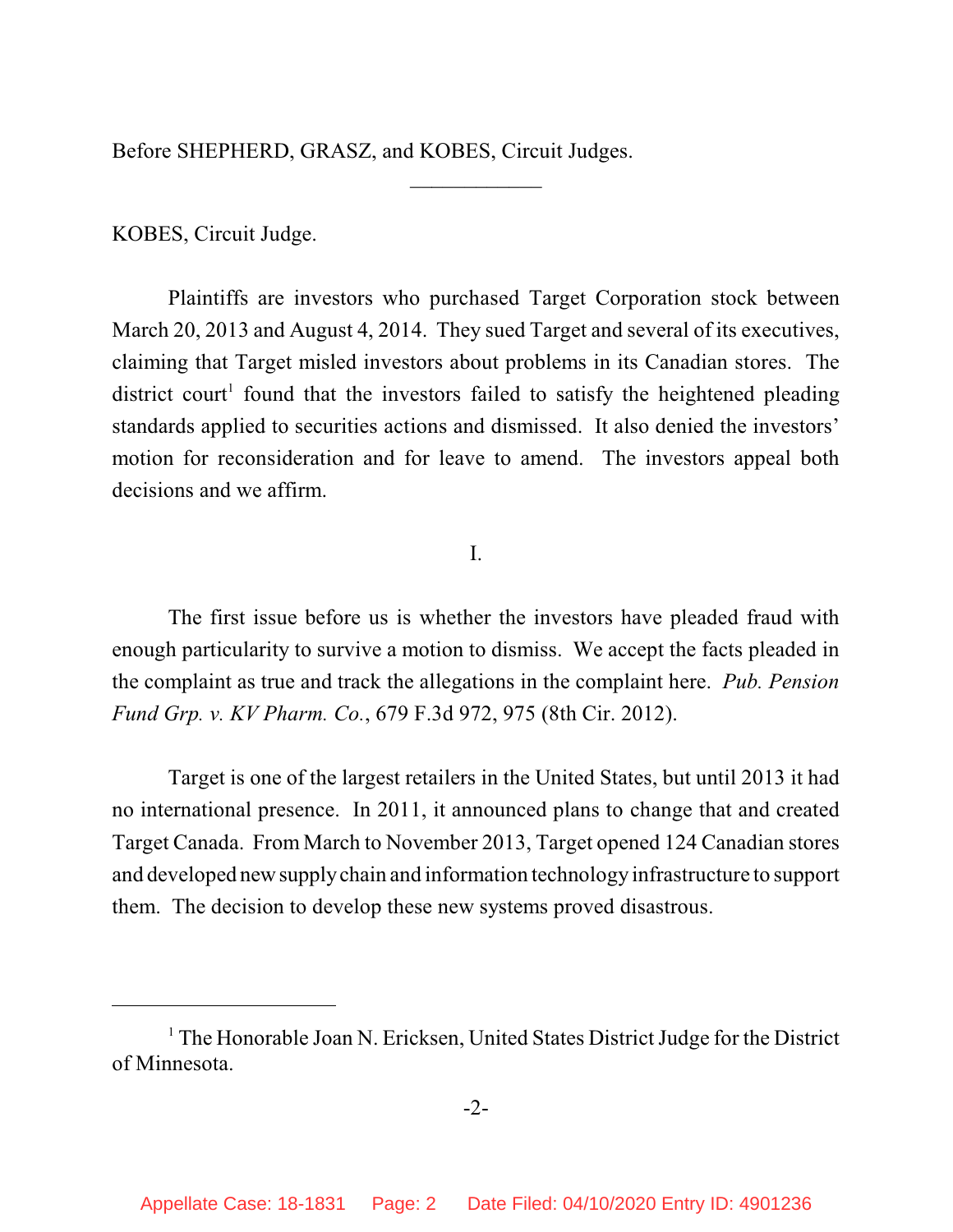Target Canada immediately ran into trouble: the new inventory forecasting software provided inaccurate demand forecasts and employees did not understand how to use it. The new inventory management system required employees to manually enter up to 50 pieces of information—including manufacturer name, model number, weight, dimensions, UPC identifying code, etc.—for each one of Target's more than 75,000 products. To complete all of this data entry in time for the opening of its first Canadian stores, Target held a "data week" in 2012 and temporarily reassigned employees to input information into the inventory management system. The effort mostly failed. According to a *Canadian Business* report, the information initially loaded into the inventory management system was accurate just 30 percent of the time.

Target's other systems compounded these problems. The warehouse management system did not communicate well with the inventory management system. The checkout system frequently malfunctioned and did not accurately convey to the other systems what items needed to be replenished. For example, if a blue dress was selling well in one of Target Canada's stores, the warehouse might mistakenly "resupply" it with a red dress that was hardly selling. This led to some shelves sitting empty and others overflowing with inventory.

Target's issues became more noticeable when the Canadian stores opened for business. In addition to the empty shelves**,** Target Canada's distribution centers were quickly overwhelmed with excess inventory. By fall 2013, the distribution centers were full to bursting and extra items had to be stored on trailers until the company eventually leased additional space. In January 2015, less than two years after Target's initial foray into the Canadian market, Target Canada filed for bankruptcy and Target announced plans to shutter its Canadian stores.

The investors brought this action alleging that from March 20, 2013 to August 4, 2014, Target executives misled investors by understating the seriousness of the

-3-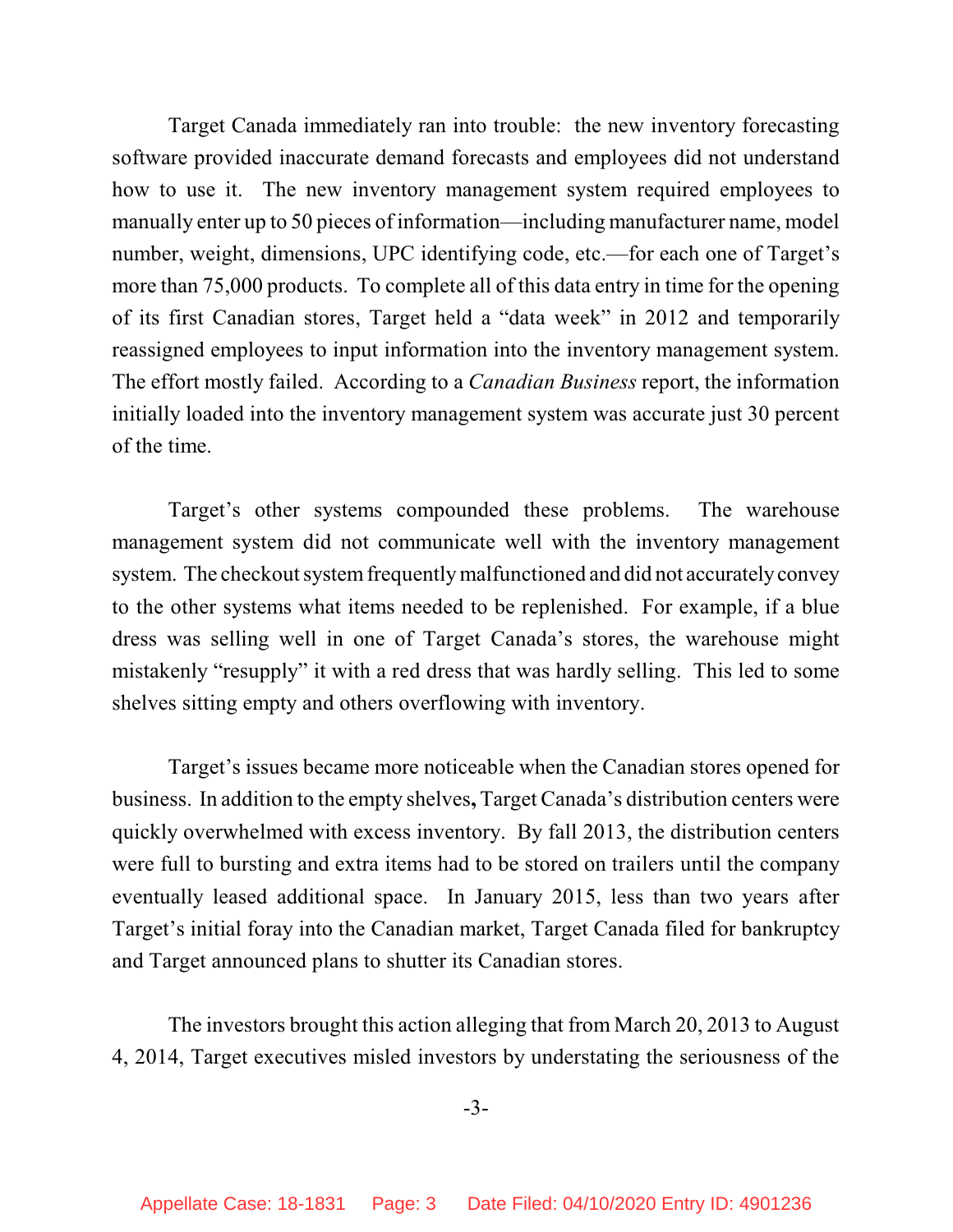problems with Target Canada, overstating their ability to correct them, and making unrealistic projections about the profitability of the Canadian stores. Target moved to dismissfor failure to state a claim and the district court granted the motion because the investors had not satisfied the heightened pleading standards of the Private Securities Litigation Reform Act of 1995. The investors moved for reconsideration and sought leave to amend, but the district court denied both motions.

#### II.

Section 10(b) of the Securities and Exchange Act of 1934 makes it unlawful for any person "[t]o use or employ, in connection with the purchase or sale of any security . . . any manipulative or deceptive device or contrivance in contravention of such rules and regulations as the [Securities and Exchange] Commission may prescribe." 15 U.S.C. § 78j(b). SEC Rule 10b-5 prohibits "mak[ing] any untrue statement of a material fact or . . . omit[ting] to state a material fact necessary in order to make the statements made . . . not misleading." 17 C.F.R. § 240.10b-5(b).

Investors have a private cause of action for violations of  $\S 10(b)$  or Rule 10b-5. *Matrixx Initiatives, Inc. v. Siracusano*, 563 U.S. 27, 37 (2011). A corporation is liable to investors who can prove: "(1) a material misrepresentation or omission by the defendant; (2) scienter; (3) a connection between the misrepresentation or omission and the purchase or sale of a security; (4) reliance upon the misrepresentation or omission; (5) economic loss; and (6) loss causation." *Id.* at 37–38 (quoting *Stoneridge Inv. Partners, LLC v. Scientific-Atlanta, Inc.*, 552 U.S. 148, 157 (2008)).

The district court found the investors failed to state such a claim. We review this decision *de novo* and apply the PSLRA's heightened pleading standards. *In re 2007 Novastar Fin. Inc., Sec. Litig.*, 579 F.3d 878, 882 (8th Cir. 2009). To satisfy the PSLRA, the complaint must "specify each statement alleged to have been misleading

#### -4-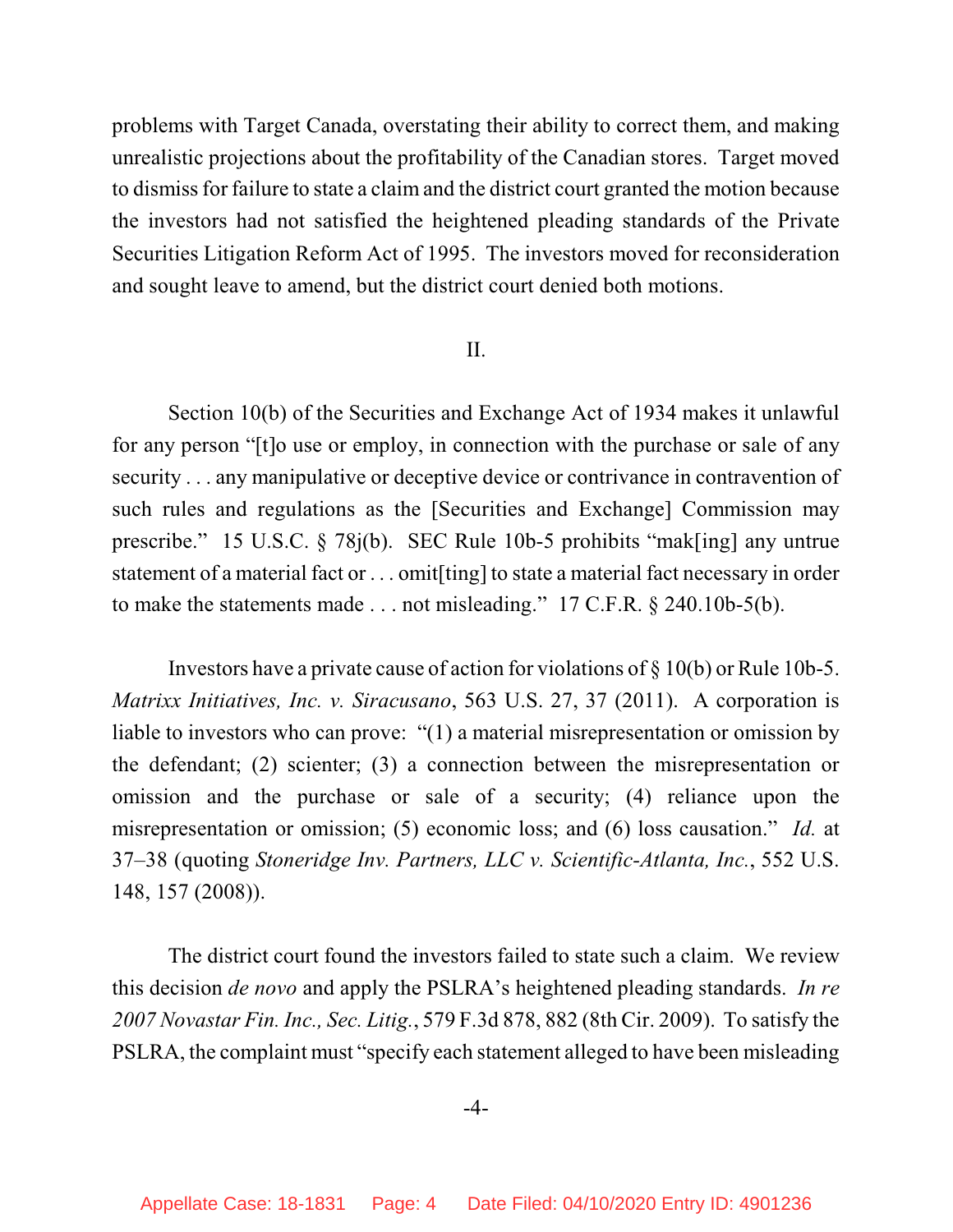[and] the reason or reasons why the statement is misleading, and, if an allegation . . . is made on information and belief, the complaint shall state with particularity all facts on which that belief is formed." 15 U.S.C. § 78u-4(b)(1). It must also "state with particularity facts giving rise to a strong inference that the defendant acted with the required state of mind." *Id.* at § 78u-4(b)(2)(A). Broadly speaking, successful complaints will be drafted with particularity and allege the "who, what, when, where, and how" of the fraud. *KV Pharma*, 679 F.3d at 980 (citation omitted).

The investors allege that Target executives made dozens of materially misleading statements during the class period. These statements include descriptions of Target's supply chain and IT infrastructure in annual 10-K filings with the SEC, as well as early descriptions of Target Canada's efforts to prepare for and open its first stores. They also allege fraud based on later statements describing the response to problems with Target Canada's supply chain and IT infrastructure as they became more apparent. Finally, the investors allege that several earnings updates painted an overly optimistic picture of Target Canada's profitability. We conclude that none of these allegations satisfy the PSLRA's mental state requirement and, for one allegation, its falsity requirement.

To plead the necessary mental state, plaintiffs must set forth facts that show "reckless or intentional wrongdoing." That mental state can be established with: (1) "facts demonstrating a mental state embracing an intent to deceive, manipulate, or defraud," (2) "conduct which rises to the level of severe recklessness," or (3) "allegations of motive and opportunity." *Cornelia I. Crowell GST Trust v. Possis Med., Inc.*, 519 F.3d 778, 782 (8th Cir. 2008)*.* The investors do not need to find a "smoking gun," but they do need to allege facts supporting an inference of fraud that is "cogent and at least as compelling as any opposing inference of nonfraudulent intent." *Tellabs, Inc. v. Makor Issues & Rights, Ltd.*, 551 U.S. 308, 314, 324 (2007). The district court provided an exhaustive review of the allegedly fraudulent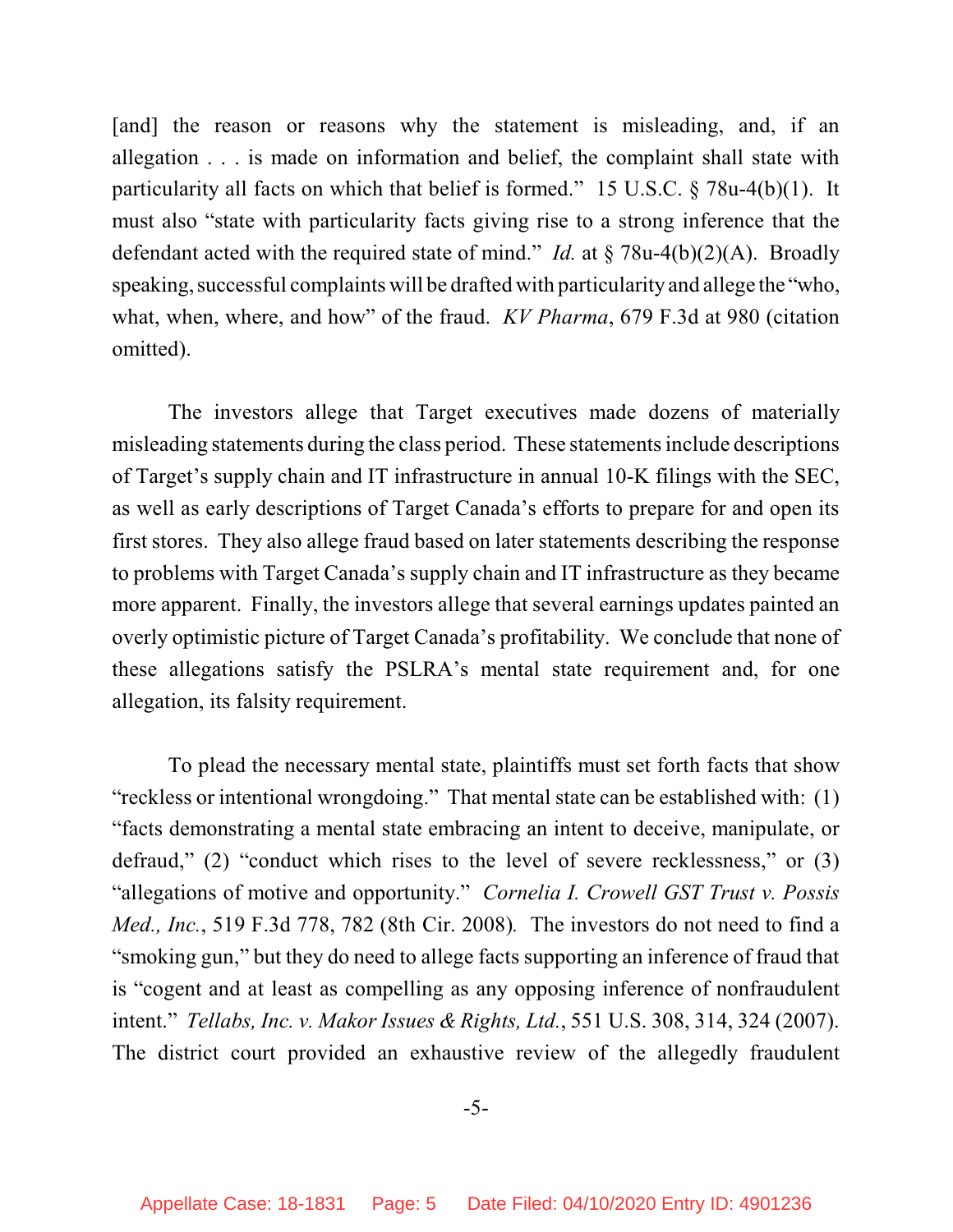statements presented in the investors' complaint, but a few examples suffice to show how the complaint failed to allege facts supporting an inference of fraudulent intent.

At a retail conference on March 28, 2013, Target's CFO told investors, "Going into the last year . . . [Target Canada] needed to build out of the supply chain [and] build the technology. . . . We achieved all . . . of those objectives. . . . We're right where we want to be right now." Compl.  $\P$  179. The investors allege this statement was misleading "because it failed to disclose the systemic problems experienced in Target Canada's supply chain IT systems, which was known to Defendants or recklessly disregarded by them." Compl. ¶ 180. There is, however, no particularized explanation of how or when Target's executives learned this statement was false. We disregard "blanket" or "catch-all" assertions of scienter.<sup>2</sup> *See Fla. State Bd. of Admin. v. Green Tree Fin. Corp.*, 270 F.3d 645, 660 (8th Cir. 2001).

The same failure plagues allegations that Target executives defrauded investors when they made statements like "Things like replenishment systems, they take a while to tune, and so we're tuning." Compl.  $\P$  196. The investors argue that these statements suggest Target Canada's problems could have been fixed with "tuning" when executives actually knew more drastic action was needed. The complaint—like Target Canada's brief existence—demonstrates that "tuning" was inadequate in hindsight, but the investors do not show Target executives knew that when they made the challenged statements. The PSLRA does not allow "pleading fraud by hindsight." *In re Stratasys*, 864 F.3d at 883 (citation omitted). Nothing in the complaint makes a "compelling" case for fraud and we believe the more compelling inference, which

<sup>&</sup>lt;sup>2</sup> In addition to insufficiently alleging the required mental state, "[w]e're right where we want to be right now," and similar statements like "we feel really good about where we are today," Compl. ¶ 196, are inactionable puffery. *In re Stratasys Ltd. S'holder Sec. Litig.*, 864 F.3d 879, 882 (8th Cir. 2017) (puffery includes "optimistic statements" that cannot be "supported by objective data or otherwise subject to verification by proof") (citation omitted).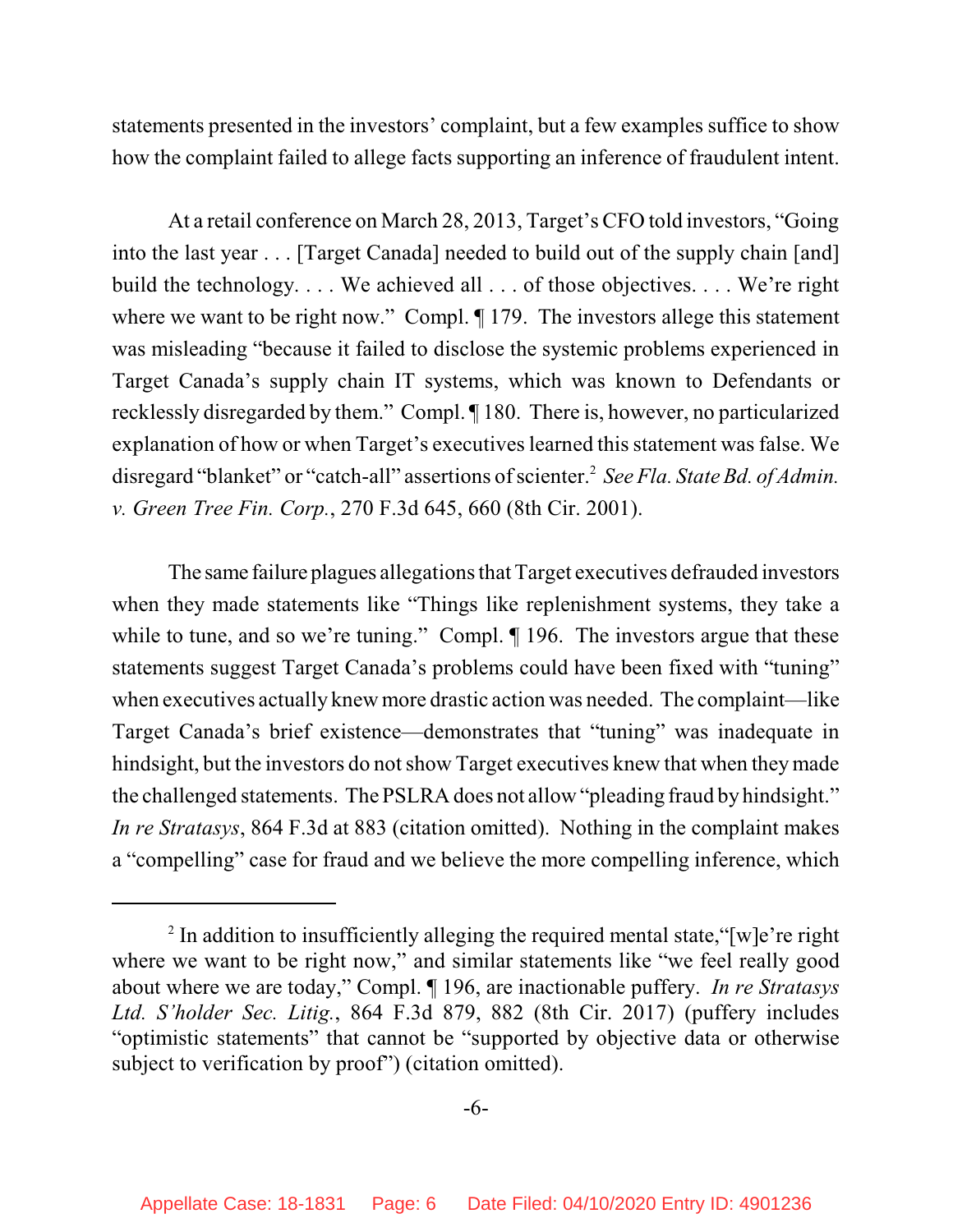is fatal to the investors' case, is that Target executives did not understand the magnitude of the problems they faced. The complaint suggests as much when it notes that "Target's efforts to finally implement changes to address systemic problems with its supply chain IT systems came in too little too late." Compl. ¶ 157.

The investors argue that they have pleaded the required mental state by showing Target executives were motivated to artificially inflate Target's stock price because they sold large amounts of company stock during the class period. Although we have held insider stock sales can be probative of motive, they are not inherently suspicious and "become so only when the level of trading is 'dramatically out of line with prior trading practices at times calculated to maximize the personal benefit from undisclosed inside information.'" *In re Navarre Corp. Sec. Litig.*, 299 F.3d 735, 747 (8th Cir. 2002) (quoting *In re Vantive Corp. Sec. Litig.*, 283 F.3d 1079, 1092 (9th Cir. 2002)). Here, the investors allege that the individual defendants sold 10-20% of their shares during the class period. We have found sales of up to 32% of an individual's stock not inherently suspicious. *In re Navarre*, 299 F.3d at 747. Furthermore, the timing in this case does not demonstrate that the sales were made when executives would "maximize the personal benefit from undisclosed information." *Id.* The bulk of the sales were made early in the class period and provide no motive for defrauding investors in the following months.

The strongest, but still insufficient, allegation is that it was materially misleading for an executive to say in May 2014, "[T]he early cycle [Canadian] stores continue to be the best. . . . So, the earliest stores, the longer they've been open, they performed the better, but the good thing is all cycles are on an upward path." Compl. ¶ 257. In August 2014, Target revealed that same-store sales had fallen more than 11% in Canada over the previous year. Because the only stores that could be included in that metric were the "earliest stores" referenced in the May 2014 statement, the investors argue that the May 2014 statement must have been false when made and Target executives must have known as much. But financial deterioration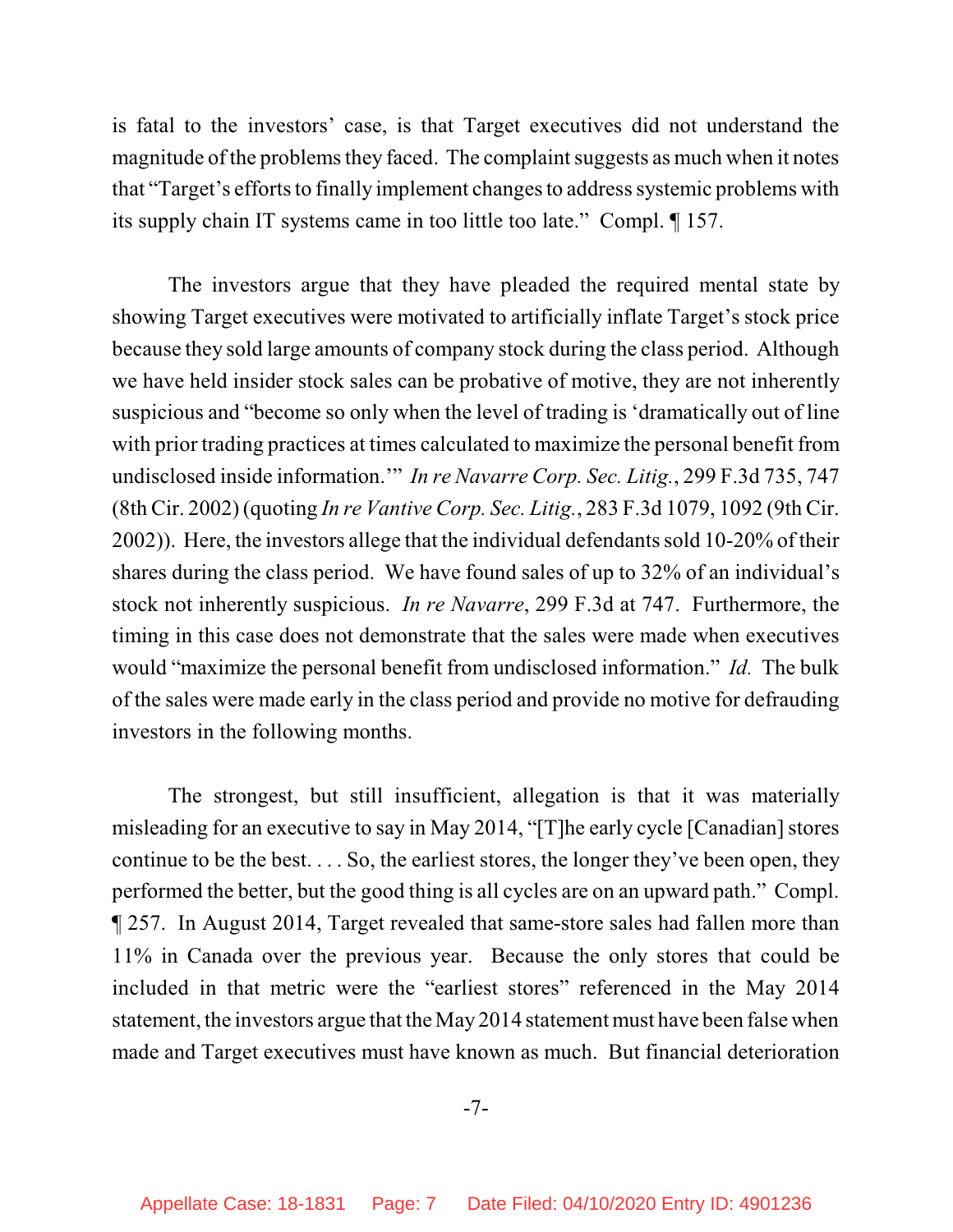alone is not enough to show fraud. "Plaintiffs may not proffer different financial statements and rest. Investors must point to some facts suggesting that the difference is attributable to fraud." *Parnes v. Gateway 2000, Inc.*, 122 F.3d 539, 551 (8th Cir. 1997) (citation omitted). The complaint "must necessarily show that the defendants' statements were misleading." *In re Cerner Corp. Sec. Litig.*, 425 F.3d 1079, 1083 (8th Cir. 2005).

The investors offer nothing more than the apparent incongruity of stores being on an "upward path" and salesthat decreased year-over-year. The August disclosure does notshow that the May 2014 statement was necessarily false, let alone that Target executives knew it was false. The year-to-year decrease in sales could just as well have looked worse in 2013 and improved by May 2014, in which case it would be true that "the longer [the stores have] been open, they performed the better." A § 10(b) claim rises and falls on an investor's ability to plead facts showing a company's statements were false or misleading when made. *KV Pharma.*, 679 F.3d at 983–84; *see also In re Cerner*, 425 F.3d at 1083–84. The investors have failed to do so here and the district court correctly granted Target's motion to dismiss. 3

## III.

Following dismissal, the investors proposed a second amended complaint that included information fromseveral newconfidential witnesses and added details about Target executives' knowledge of and responses to Target Canada's problems. For example, the amended complaint alleged that "Target's CEO and CFO 'absolutely' had to have known about [the inventory system] problems because they affected every one of Target Canada's financials, and the culture at Target was one of internal

 $3$  For all statements other than the May 2014 statement, we focus only on the scienter element of the investors' claim. Therefore, we express no opinion as to whether the investors sufficiently alleged falsity with respect to those statements.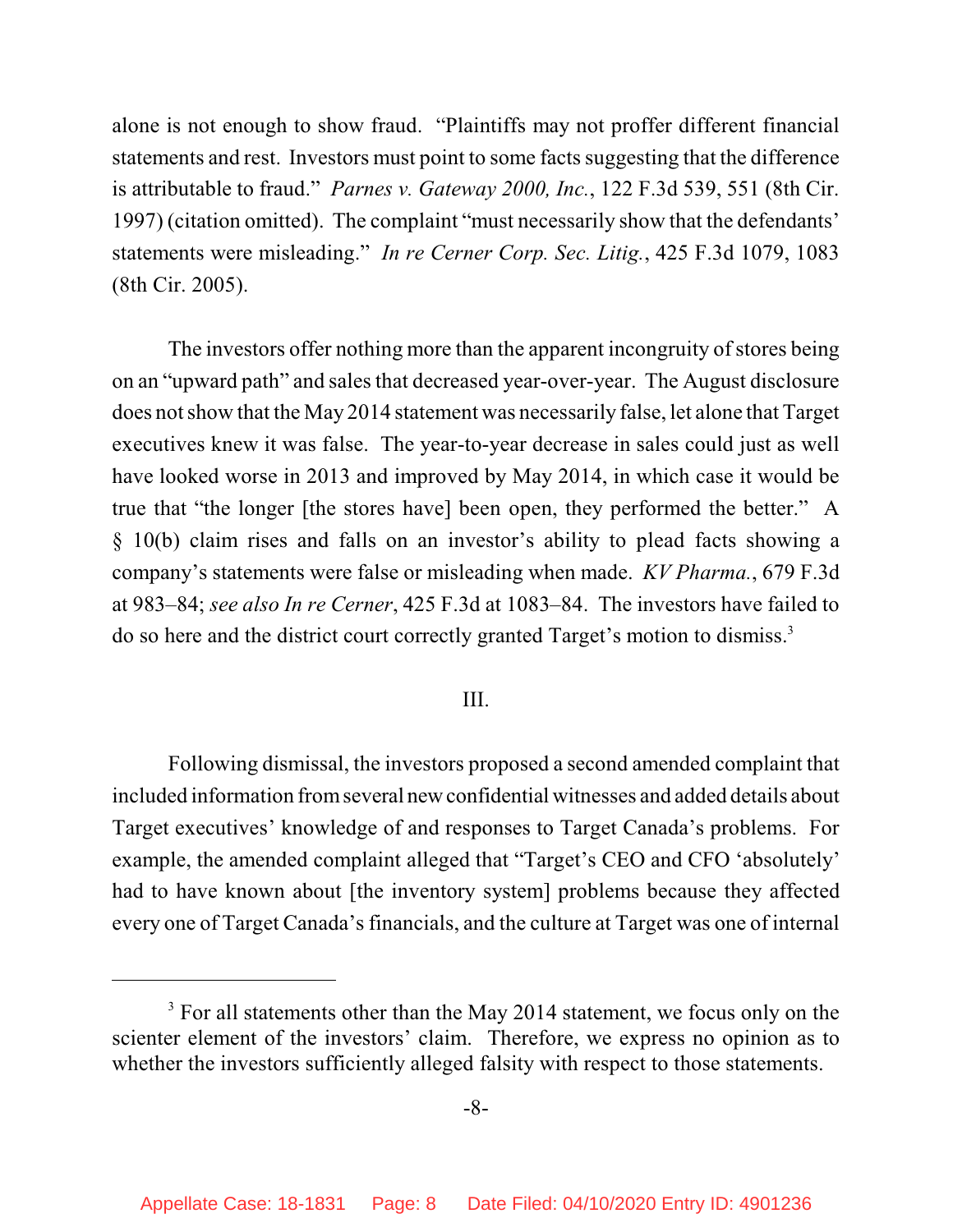'transparency.'" D. Ct. Dkt. 105-2 (PSAC), ¶ 89. It also alleged Target Canada's President gave "very specific" and "problem to problem" updates about the issues Target Canada faced during the class period. PSAC ¶ 114. During biweekly executive committee meetings, several Target and Target Canada executives would "deeply delve into the [inventory] problems and potential solutions." PSAC ¶ 119. And "even though people from different organizations attempted to correct the [inventory] problems they were never fully rectified." PSAC ¶ 121. "[I]t was the type of situation where even if one issue was fixed another would spring up somewhere else." PSAC ¶ 121.

The district court denied the motion for leave to amend. It did not decide whether the proposed amended complaint satisfied the pleading standards for securities actions. Instead, it found that even if the new allegations showed that some of the statements were false when made and Target executives knew it, those statements were immaterial and did not alter the total mix of information available to investors.

We review the denial of a motion for leave to amend for an abuse of discretion. *KV Pharm.*, 679 F.3d at 987. "A court abuses its discretion when it denies a motion to amend a complaint unless there exists undue delay, bad faith, repeated failure to cure deficiencies by amendments previously allowed, undue prejudice to the nonmoving party, or futility of the amendment." *Popoalii v. Corr. Med. Servs.*, 512 F.3d 488, 497 (8th Cir. 2008). As always, we may affirm the district court on any ground supported by the record. *Reuter v. Jax Ltd., Inc.*, 711 F.3d 918, 922–23 (8th Cir. 2013).

Although the amended complaint added color and detail to the investors' allegations, itstill failed to allege that Target executives knew that they were making false statements. Allegations that executives "'absolutely' had to have known" the depth of Target's problems are conclusory and perfectly consistent with the narrative

-9-